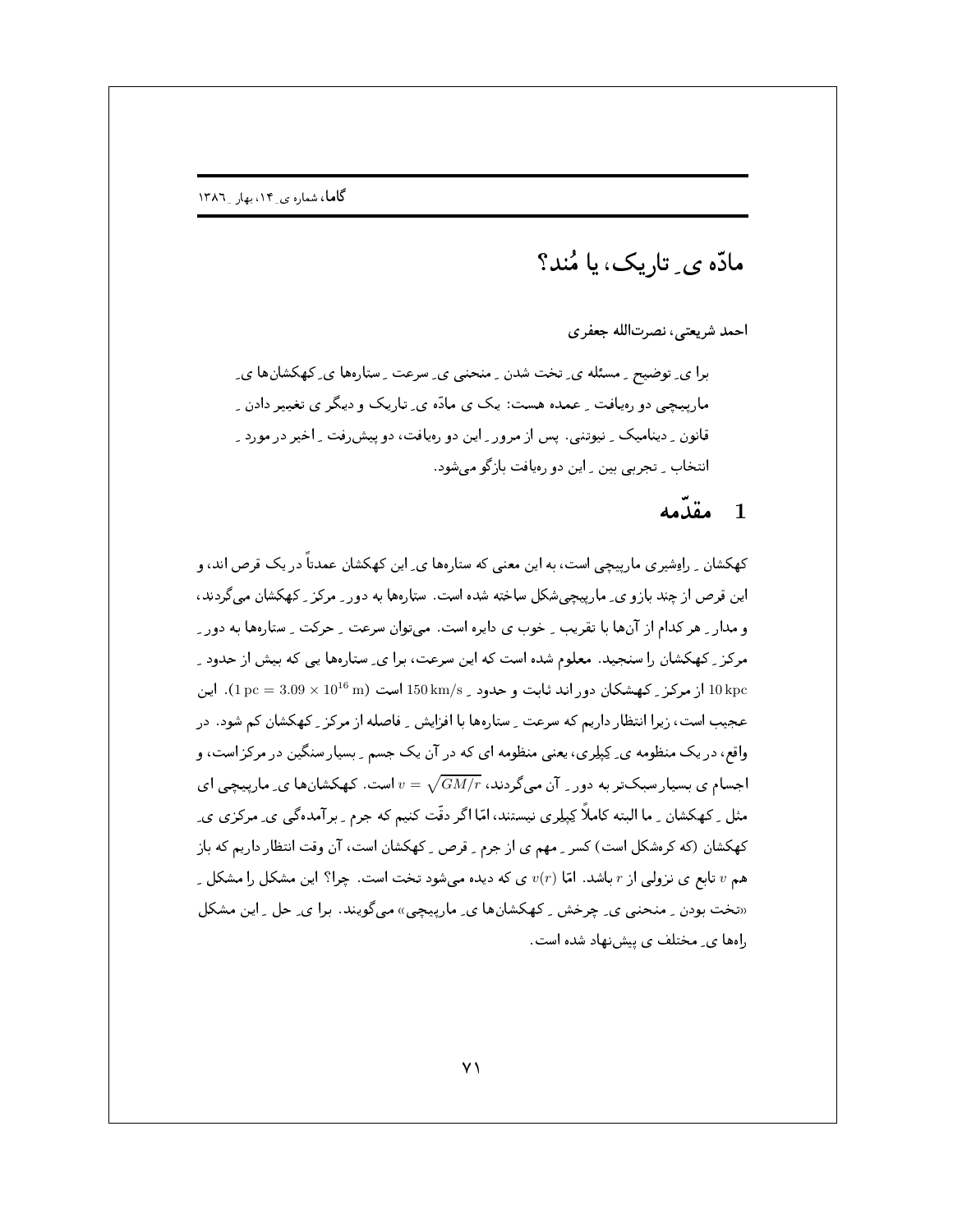

شکل ۱: منحنی ی ِ چرخش ِ (10) NGC 3198 که کهکشان ی مارییچی است. شتاب ِ مرکزگرا را گرانش تأمین میکند. نقطهچین منحنی ی ِ مشاهده شده است. اگر فقط گازها ی ِ کهکشان را به حساب بیاوریم منحنی باید به شکل ی که در شکل با Gas مشخص شده باشد. اگر گازها و ستارهها را به حساب آوریم، منحنبی باید به شکل ی که با Stars and gas مشخّص شده در آید. (شکل از مرجع ِ 2 برداشته شده است.)

#### مادّہ ی ِ تاریک ِ کھکشانے ِ  $\overline{2}$

نخستین راه این است: فرض کنیم که در کهکشانها، علاوه بر مادّه ی ِ مرئی، مادّه ای نامرئی (یا تاریک) هم هست. چگالی ی ِ زیر را در نظر بگیرید.

$$
\rho(r) = \rho_0 \left( 1 + \frac{r^2}{b^2} \right)^{-1/2}.
$$
\n(1)

 $\rho_0$  در این فرمول،  $b$  و  $\rho_0$  ثابت اند، و r فاصله از مرکز <sub>ب</sub>ے کھکشان است. دقّت کنید که  $\rho_0 = \rho_0$  متناهی است (تکین نیست). این  $\rho_0$  بیشینه ی  $\rho(r)$  است، و  $\rho(0)=\frac{1}{2}\rho(0)$ ، که یعنی  $b$  فاصله ای است که در آن فاصله (از مرکز \_ کهکشان) چگالی نصف \_ مقدار \_ چگالی در مرکز \_ کهکشان می شود. ضمناً، توجّه کنید که این توزیع تقارن <sub>-</sub> کروی دارد، بنا بر این فقط محدود به صفحه ی ِ کهکشان (یعنی قرص ِ ِ کهکشان) نیست. ضمناً دقّت کنید که چگالی ی ِ کل جمع ِ این چگالی و چگالی ی ِ مادّه ی ِ مرئی است. مادّه ی ِ مرئی در مرکز ِ کهکشان، و در قرص ِ کهکشان متمرکز است. فعلاً، برا ی ِ سادهتر شدن ِ ِ فرمول ها، این دو بخش را نادیده بگیریم.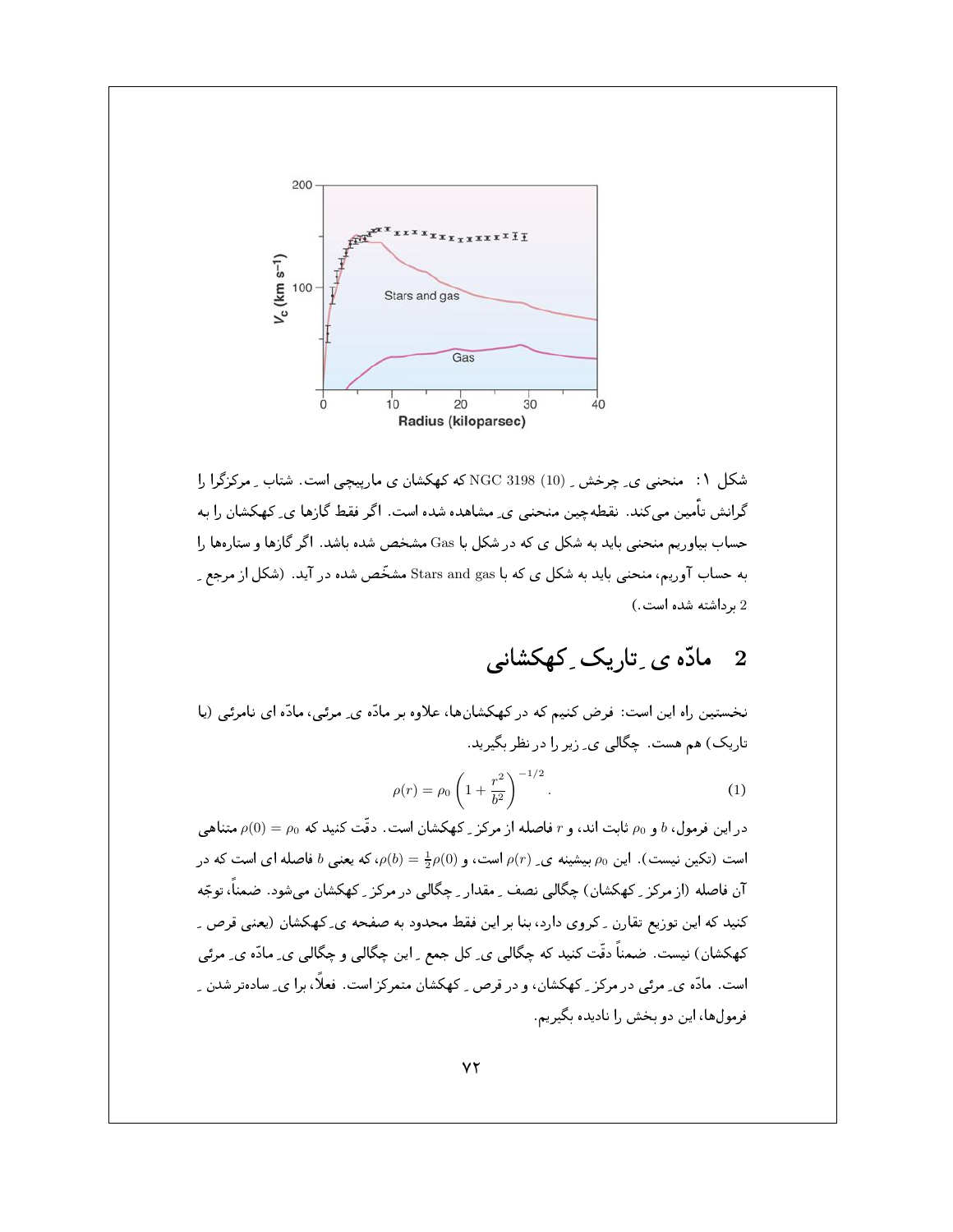خوب است احساس ی از مقدار ِ پارامترها داشته باشیم. برا ی ِ کهکشان ِ ما این پارامترها بسیار مناسب اند [1]:

$$
b = 5.0 \,\text{kpc} = 1.5 \times 10^{20} \,\text{m} \tag{2}
$$

$$
\rho_0 = 1 \frac{\text{GeV}}{c^2} \frac{1}{\text{cm}^2} = 2 \times 10^{-21} \text{kg m}^{-3}.
$$
 (3)

توجّه کنید که  $\rho_0$  حدود <sub>-</sub> 10<sup>-20</sup> برابر <sub>-</sub> چگالی ی ِ هوا است! امّا همین عدد <sub>-</sub> کوچک، همان طور که به زودي خواهيم ديد، اثر ي فوقالعاده بر جرم \_ كهكشان دارد. جرم ی که در کره ای به شعاع ـ r هست را میتوان حساب کرد.

$$
M(r) = 4\pi \int_0^r ds \, s^2 \, \rho(s) = 4\pi \, \rho_0 \, b^3 \left(\frac{r}{b} - \tan^{-1} \frac{r}{b}\right). \tag{4}
$$

دقّت کنید که $\dim\ M(r)=\lim\ \inf\limits_{\mathbb R^n}$  است، بنا بر این قاعدتاً چگالی ی ِ جرم نمیتواند تا بینهایت به این شکل باشد. ازیک  $r$  ی به بعد باید چگالی کم شود. امّا ضمناً دقّت کنید که  $M(20\,b)$  یعنی جرم ی که در کره ای به شعاع \_ 100 kpc هست، برابر است با  $M_{\odot}\times 10^{11}$  ، 8.3 که تقریباً ده برابر \_ جرم \_ ستارهها ی ِ راوِشیری است!  $M_\odot = 2 \times 10^{30} \, {\rm kg}$  جرم ِ خورشید است.) دقّت کنید که این جرم ِ مادّہ ی تاریک است، نه جرم کل.

حرکت ِ یک ستارہ را بررسی کنیم. به علّت ِ تقارن ِ کروی ی ِ چگالی ی ِ جرم، واضح است که باز هم داریم  $\sqrt{G\,M(r)/r}=\sqrt{G\,M(r)}/r$ ، و محاسبه سر راست است.

$$
v^{2}(r) = 4 \pi G \rho_{0} b^{2} \left( 1 - \frac{b}{r} \tan^{-1} \frac{r}{b} \right),
$$
 (5)

و واضح است که

$$
v_{\infty} := \lim_{r \to \infty} v(r) = \sqrt{4 \pi G \rho_0 b^2} = 200 \,\text{km/s}.
$$
 (6)

یس پذیرفتن ِ پک مادّہ ی ِ تاریک با تقارن ِ کروی، مشکل ِ تخت بودن ِ منحنی ی ِ چرخش ِ کھکشان را حل مے کند.

ممکن است تقارن <sub>-</sub> کروی ی ِ این مادّه ی ِ تاریک برا یمان عجیب باشد. آیا میتوان مادّه ای تاریک با چگالی ای سطحی (در صفحه ی ِ کهکشان) در نظر گرفت، به نحو ی که منحنی ی ِ سرعت ِ ستارهها تخت بشود؟ پاسخ مثبت است [1]، و البته باز هم دیده میشود که اندازه ی ِ جرم ِ تاریک بسیار زیاد است. اینک توجّه کنیم که این مادّه ی ِ تاریک قاعدتاً باید مادّه ای باشد که با مواد ِ معمولی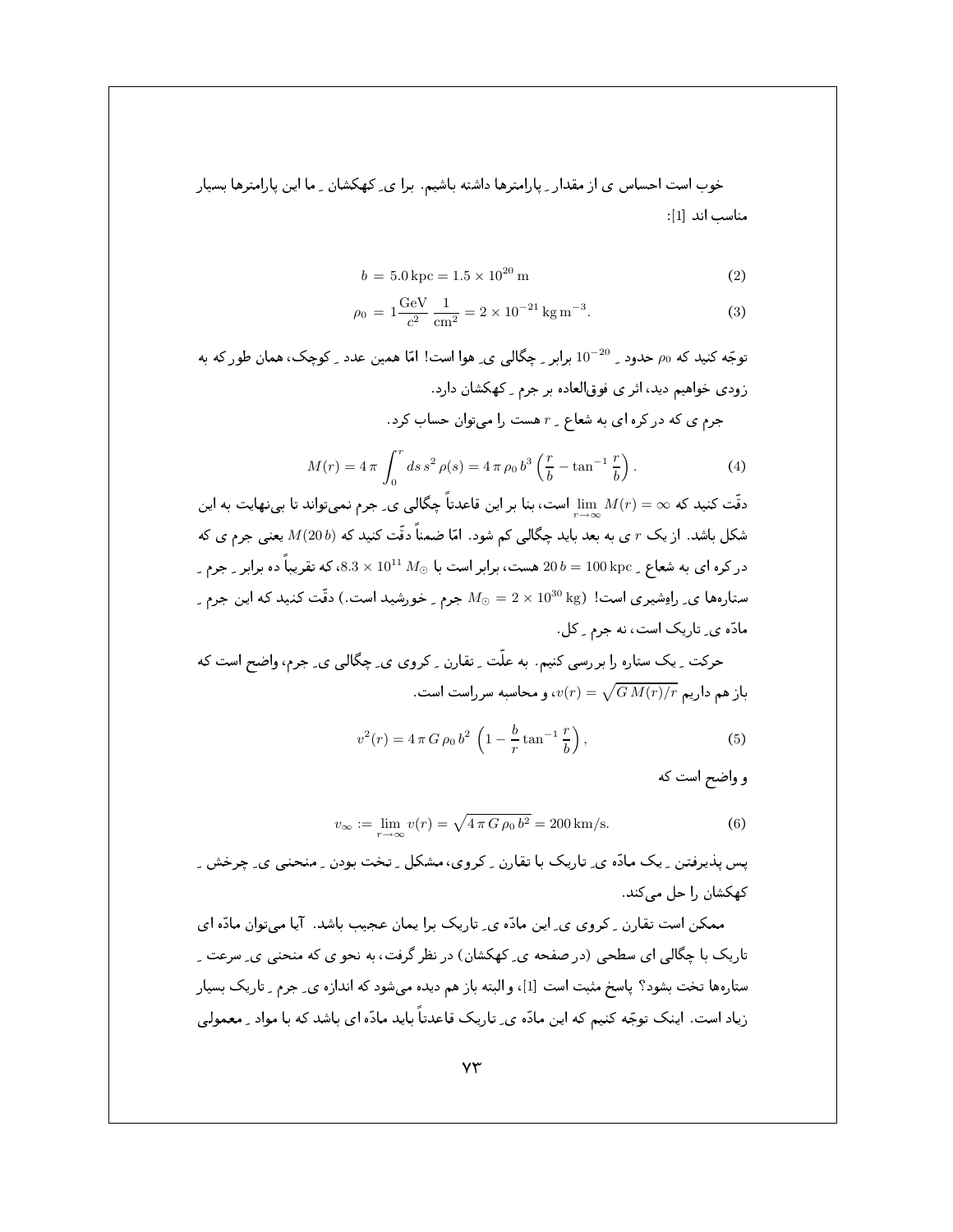تنها برهمکنش ِ گرانشی داشته باشد. آن چه باعث شده کهکشان ِ ما به شکل ِ یک قرص در آید، برهمکنشها ی ِالکترومغناطیسی است. پس این فرض که مادّه ی ِ تاریک به شکل ِ یک قرص در نیامده است فرض ی معقول است. به همین علّت است که مدلها ی ِ کرویمتقارن ِ مادّه ی ِ تاریک ِ کهکشانی مدلها ی ِ خوب ی هستند.

#### 3 مُند

راه ِ دیگر ی که برا ی ِ حل ِ مشکل ِ تخت بودن ِ منحنی ی ِ چرخش ِ کهکشانها ی ِ ماریبچی پیشنهاد شده، این است که دینامیک ِ نیوتنی را عوض کنیم. البته، چون میدانیم که دینامیک ِ نیوتنی را تمامی ی ِ آزمایشها یی که تا کنون رو ی ِ زمین انجام داده ایم تاّیید میکنند، این اصلاح باید بسیار زیرکانه باشد. پیش از هر چیز خوب است توجّه کنیم که شتاب ِ ستارهها یی که سرعت ِ آنها را میخواهیم توضیح بدهیم بسیار کوچک است.

$$
a_0 := \frac{v^2}{r} = \frac{(200 \text{ km/s})^2}{10 \text{ kpc}} \simeq 10^{-10} \text{ m/s}^2. \tag{7}
$$

راه ی که میلگرُم<sup>ه)</sup> در 1983 پیشنهاد کرده است [3] این است که فرض کنیم قانون <sub>-</sub> دینامیک به جا ی ِ به شکل  $\mu(a)$  به شکل وقت ی $F=m\,a\,\mu(a)$  تابع ی است با این خاصیت که وقت ی $F=m\,a$ است، 1 $\mu \simeq 0$ ، وقت ی $a \simeq 0$  است،  $\mu(a) \simeq \mu(a)$  است. یک تابع ِ ساده که این خاصیّت را $a \gg a_0$ دارد ہے ۔ است کی است کے است کا این تابع سرعت ِ حرکت ِ ستارہ به دور ِ مرکز ِ کھکشان را حساب کنیم ِ حرکت را دایرهای میگیریم. میدانیم شتاب  $v^2/r$  است، و نیرو را  $G\,Mm/r^2$  میگیریم. قانون ِ می گوید  $F = ma\mu(a)$ 

$$
\frac{GMm}{r^2} = m\left(\frac{v^2}{r}\right)\frac{v^2/r}{v^2/r + a_0} \tag{8}
$$

و از این جا

$$
v^4 - \frac{GM}{r}v^2 - GM a_0 = 0
$$
 (9)

این معادله دو حل دارد، که تنها یک ی از آنها مثبت است.

$$
v^{2}(r) = \frac{1}{2} \left[ \frac{GM}{r} + \sqrt{\left(\frac{GM}{r}\right)^{2} + 4GM a_{0}} \right].
$$
 (10)

از این جا واضح است که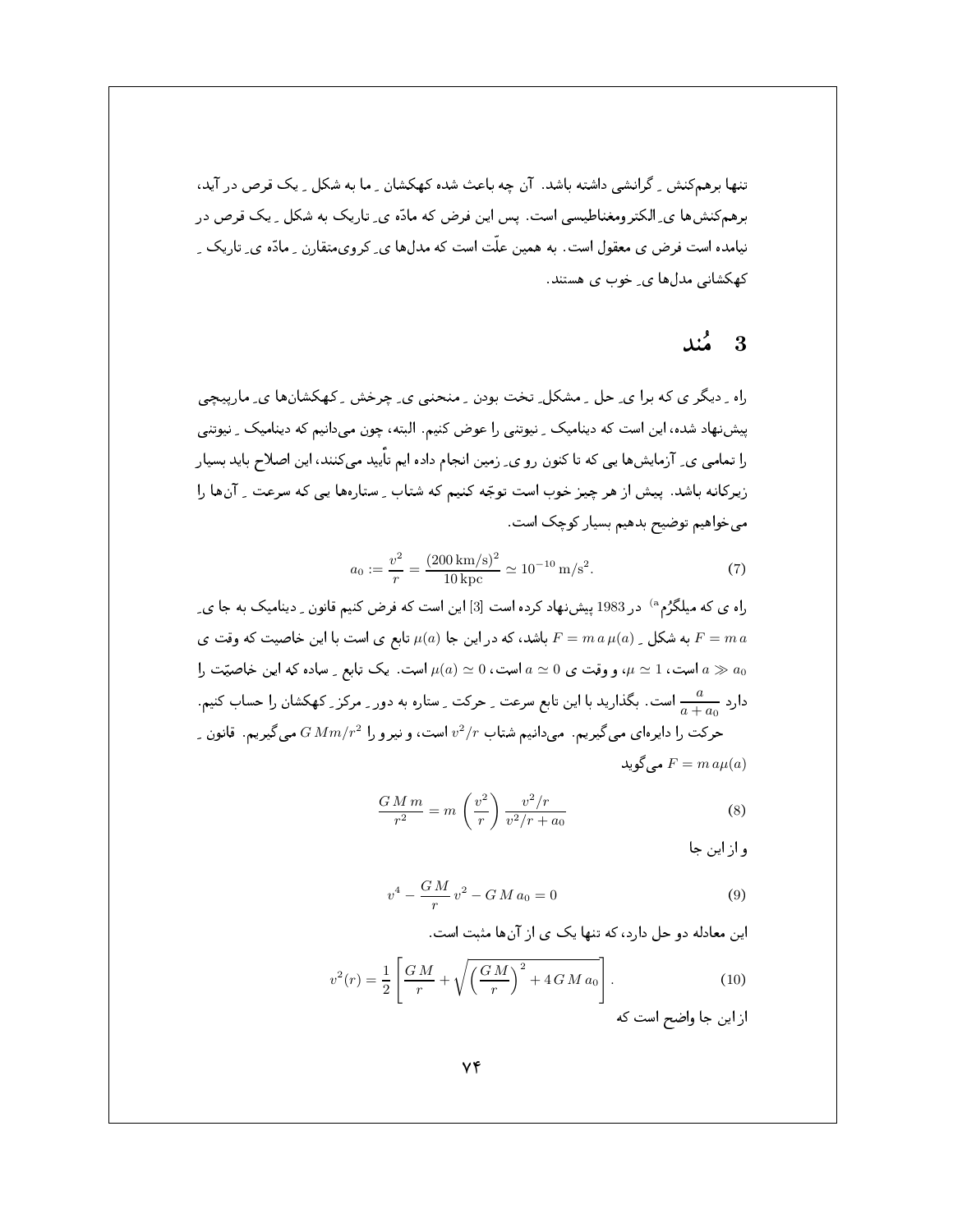$$
\lim_{r \to \infty} v(r) = (GM a_0)^{1/4} =: v_{\infty}.
$$
\n(11)

حال اگر بگیریم  $M_{\odot}$   $M = \beta \times 10^{10}$  ، و  $M = 10^{-10} \, \text{m/s}^2$ ، آن وقت داریم

$$
v_0 = (\alpha \beta)^{1/4} \times 110 \,\mathrm{km/s}.\tag{12}
$$

پس میبینیم که این شکل <sub>-</sub> جدید <sub>-</sub> قانون <sub>-</sub> حرکت، که آن را مُند<sup>6)</sup> مینامیم، پیشبینی میکند که منحنی ی ِ سرعت ِ ستارهها ی ِ کهکشان از یک  $r$  ی به بعد تخت است.

ی که در مُند ظاهر میشود از مرتبه ی 2 $\rm m/s^2$   $\rm m/s^2$  است. شتاب ی از این مرتبه در ۵۰ م کیهانشناسی هم ظاهر میشود! ثابت ِ هابل<sup>60</sup> بُعد ِ عکس ِ زمان دارد، و بنا بر این حاصل ضرب ِ ِ سرعت ِ نور در ثابت ِ هابل،  $c\, H$ ، بعد ِ شتاب دارد.

$$
H \simeq 75 \,\mathrm{km/(s\,Mpc)} \simeq 2 \times 10^{-18} \,\mathrm{s}^{-1} \qquad c \, H = 7 \times 10^{-10} \,\mathrm{m/s^2} \tag{13}
$$

بنا بر این چندان عجیب نیست که شتاب ی از این مرتبه به نحو ی وارد <sub>-</sub> فرمولها ی ِ دینامیک شود.

چه طور میتوان این دو نظریّه را آزمود و بین ۱ آن دو یک ی را انتخاب کرد . یک راه این است که ببینیم این قانون آیا منجر به اثر ی مشاهدهپذیر در منظومه ی ِ شمسی می شود یا نه . با بسط دادن ِ (10) به سادهگی دیده می شود که

$$
v^2(r) \simeq \frac{GM}{r} + a_0 r \tag{14}
$$

و از این جا

$$
v(r) \simeq \sqrt{\frac{GM}{r}} + \frac{a_0 r^{3/2}}{2\sqrt{GM}}\tag{15}
$$

به سادهگی میتوان حساب کرد که دوره ی ِ گردش ِ یک سپّاره که رو ی ِ مدار ی دایرهای حرکت مے کند مے شود

$$
T = \frac{2\pi r}{v(r)} = T_K \left( 1 - \frac{a_0 r^2}{2GM} \right)
$$
 (16)

که در این جا

$$
T_K := \frac{2\,\pi\,r^{3/2}}{\sqrt{G\,M}}\tag{17}
$$

دورہ ی ِ گردش ِ کِپلِری است. می بینیم زمان ِ گردش، یعنی  $T$ ، کم ی کمتر از مقدار ِ کِپلِری ی ِ آن یعنی  $(T_K)$  است. برا ی ِ زمین میشود حدود و 0.2s  $T_K \simeq 10^{-8}$  که چندان کوچک نیست. آیا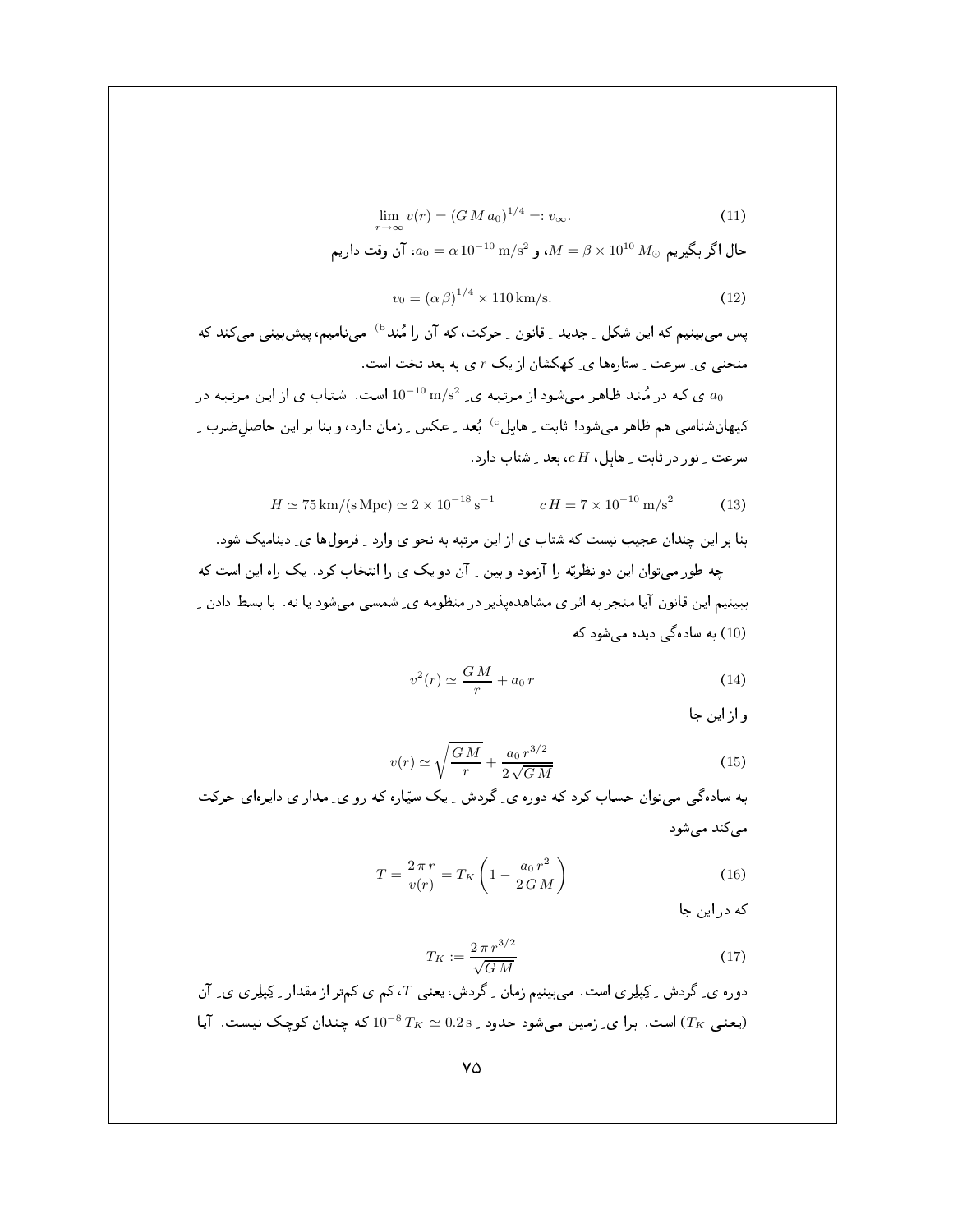

شکل ۲: مسیر پایونیرهای و 10 و 11 در منظومه ی ِشمسی (شکل تصویر ِ مدار در صفحه ی ِ مداری پی زمین است). عددها پی دورقمی سال۱ها پی میلادی اند. دایرهها پی خاکستری مواجهه یا برخورد ـ ِ سفینه با سیّاره را نشان می دهند. (شکل از رو ی ِ شکل ی در سایت \_ NASA کشیده شده است .)

نمبی،شود این اثر را سنجید؟ نه به سادهگی، زیرا اصولاً جرم ِ خورشید را با پذیرفتن ِ این که قانون ِ ِ کِپلِر<sup>4)</sup> درست است میسنجیم، به این ترتیب که رو ی ِ زمین G را میسنجیم، فاصله ی ِ زمین از خورشید و دوره ی ِ گردش ِ ِ زمین به دور ِ خورشید را هم میسنجیم، و با استفاده از فرمول ِ ِ  $0$  جرم ِ خورشید را به دست می آوریم ِ به این ترتیب، اگر  $a_0$  را بسنجیم  $T_K = 2\,\pi\,r^{3/2}/\sqrt{GM}$ خواهد بود . برا ي ِ سنجش ِ ao بايد دوره ي ِ سيّارهها ي ِ مختلف با هم مقايسه شود، و اين كار چندان ساده نیست، چرا که اختلال ها ی ِ بسیار ی را باید بر شمرد.

در فاصلهها ی ِ دور از خورشید، مثلاً بیش از 50 AU، شتاب ِ گرانش ِ نیوتنی کمتر از  $\rm{m/s^2}$  10 $^{-6}$ است. (1011 × 1.5 = AU واحد \_ نجومي است، و برابر است با فاصله ي\_ زمين از خورشيد.) اين هنوز 104 برابر \_ a0 است، امّا بعض ي از طرفداران \_ مُند اميد دارند در اين حدود آثار ي مشاهدهيذير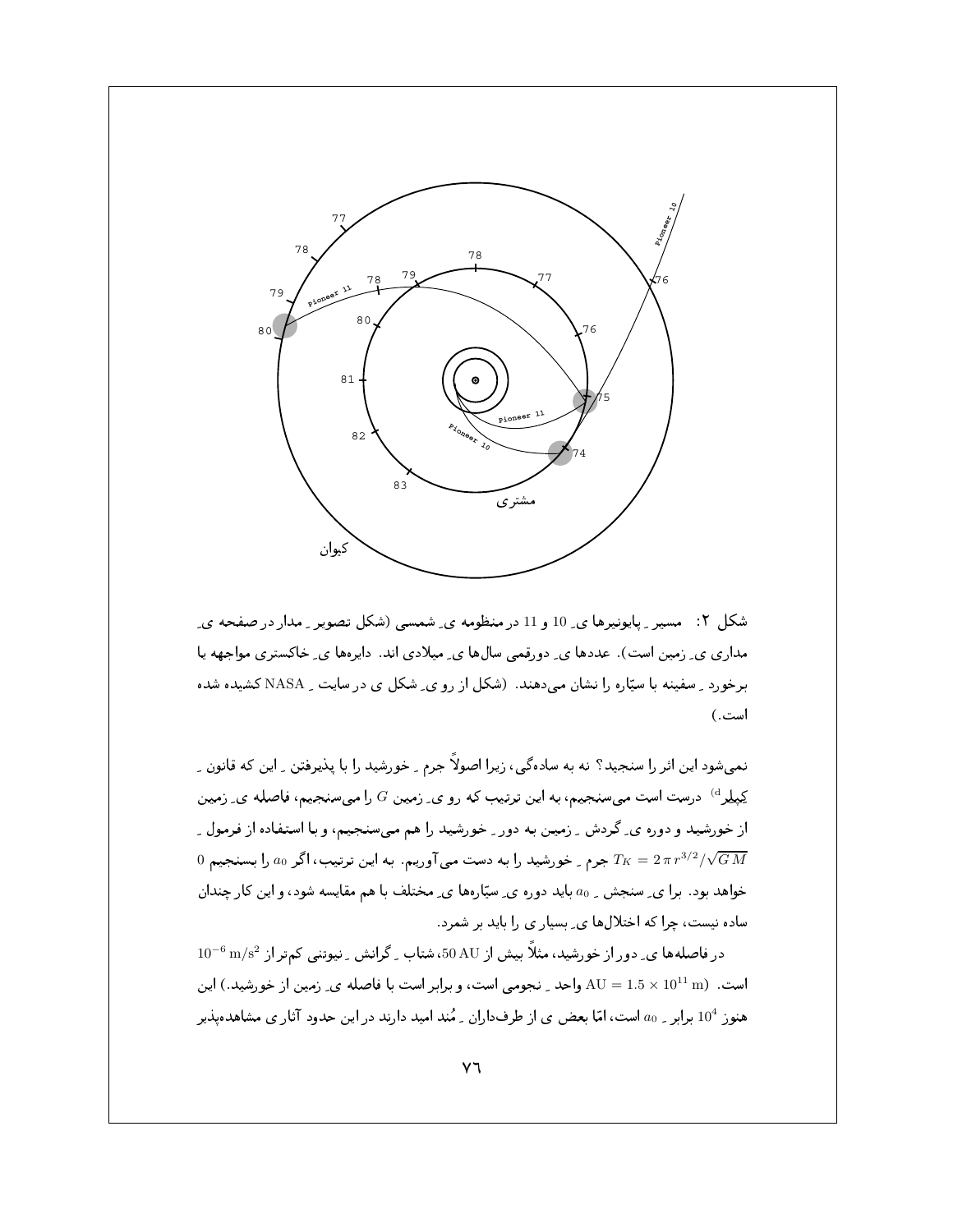در تأیید <sub>-</sub> مُند دیده شود. شتاب <sub>-</sub> ناهنجار <sub>-</sub> پایونیرها<sup>e)</sup> طرفداران <sub>-</sub> مُند را خوش حال کرد.

ماجرا ی ِ شتاب ِ ناهنجار ِ پایونیرها این است. پایونیر ِ 10 در دوّم ِ مارس ِ 1972، و پایونیر ِ 11 در ینجم \_ آوریل \_ 1973، برا ی ِ کاوش در دوردستها ی ِ منظومه ی ِ شمسی ، از زمین پرتاب شدند . این دو سفینه، پس از چند مانور به بیرون \_ منظومه ی\_ شمسی پرتاب شدند ـــ به دو سمت \_ مختلف . منظور از مانور برخورد با میدان <sub>-</sub> گرانش <sub>-</sub> یک سیّاره است.

در این سفینهها فرستندهها پے مست که دائماً اطلاعات باار زش ی به زمین فرستاده است. ضمناً این سفینهها امواج ی را که از زمین به آنها می رسد به زمین باز می تابانند. گروه ی از پژوهش گران مسئول ِ رصد کردن ِ این دو سفینه بوده اند. منظور از رصد کردن این است که جا ی ِ سفینهها را دائماً دنبال کنند. تعیین ِ جا ی ِ سفینه به دو صورت انجام میشود: نظری و تجربی ِ از یک طرف معادلهها ي حركت \_ اين دو سفينه مشخّص است، زيرا تمام \_ نيروها ي ِ وارد بر آنها (و از جمله نیرو ی ِ رانش ِ موشکها شان) دانسته است. با انتگرالگیری از این معادلهها ی ِ حرکت میتوان جا ی ِ سفینهها را تعیین کرد. از سو ی ِ دیگر، با گرفتن و تحلیل کردن ِ امواج ی که این سفینهها به زمین میفرستند، میتوان فاصله ی ِ هر سفینه از زمین را هم تعیین کرد ـــ منظور بازتاب ِ امواج ی است که از ایستگاهها ی ِ زمینی به این سفینهها تابیده، و این سفینهها پس از تقویت کردن ۱ ِ آن، آن را به زمین باز تابانده اند. پژوهشگران ِ این تیمها مدعی شده اند که بین ِ مکان ی که از انتگرال گیری یِ معادلهها به دست می آید و مکان ی که از رصد ـ مستقیم ـ سفینهها به دست می آید یک اختلاف هست. این اختلاف را میتوان به یک نیرو یا معادلاً یک شتاب نسبت داد. این شتاب، که آن را شتاب ِ  $10^{-9}$  ناهنجار \_ پایونیرها می گویند، حدود \_ 2 $\rm m/s^2$  است

در ابتدا ی ِ سال ِ 2005، پایونیر ِ 10 در فاصله ی ِ 89.91 AU از خورشید بوده که در این فاصله شتاب کرانش کیوتونی ی خورشید n  $\sim 7\ {\rm m/s^2}$  است. بنا بر این، این شتاب کاهنجار کیایونیر sشتاب شتاب حدود ِ 0.001 ِ شتاب ی است که نظریه ی ِ نیوتونی پیش بینی می کند.

در این جا خوب است توجّه \_ خواننده را به این نکته جلب کنیم که حتّا اگر این ادّعا درست باشد، باز به آن معنی است که دینامیک ِ نیوتنی با دقّت ِ بِسیارِ خوب ی در منظومه ی ِ شمسی پدیدهها را توضیح میدهد. برا ی ِ این که این را بهتر ببینیم، خوب است اثر ِ پایونیر را این طور بیان کنیم: اگر اختلالها ی دانسته ای را که در منظومه ی ِ شمسی هست (مثل ِ اثر ِ سیّارهها، فشار ِ تابشی ی ِ خورشید، فشار ِ ِ باد \_ خورشيدي و غيره) به حساب آوريم، و معادلهها ي ِ نيوتني ي ِ حركت را به روش \_ عددي حل کنیم (انتگرالگیری کنیم) در تعیین ِ مسیرِ ِ پیچیده ی ِ پرتابهها یی مثل ِ پایونیرها ی ِ 10 و 11، در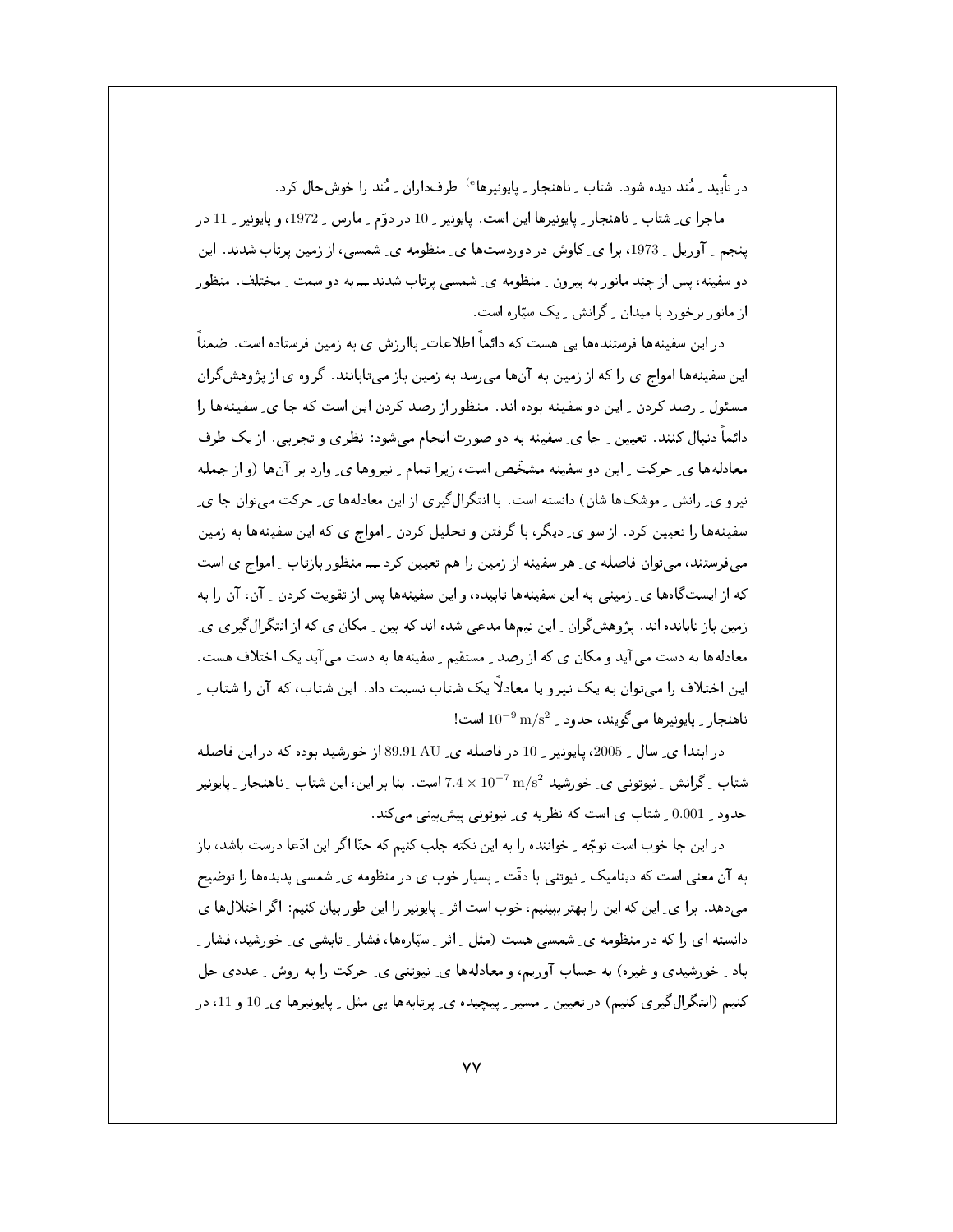زمان ی به اندازه ی 30 سال، حد اکثر 0.001 و طول و مسیر اشتباه خواهیم داشت!

# 4 آزمايش

برا ی ِ انتخاب ِ یک ی از دو الگو ی ِ مُند یا مادّه ی ِ تاریک، خوب است این جا، رو ی ِ زمین، زمایش ها یی ترتیب بدهیم که اعتبار ِ قانون ِ دوّم ِ نیوتن، یا برعکس، اعتبار ِ P =  $m\,a\,\mu(a)$  را $F = m\,a\,\mu(a)$ بسنجیم. در چند ماه ِ اخیر در این زمینه پیش ِرفتها یی بوده است، هم پیش ِرفتها ی ِ نظری و هم پیش رفتها ی ِ تجربی

## 4.1 يش;نهاد اِيگناتيف

آلکساندر ایگناتیف از دانش گاه <sub>-</sub> مِلبورن<sup>۴</sup> <sub>-</sub> استرالیا آزمایش ی پیشنهاد کرده است [4] . ایده این است: ابتدا ببینیم فرمول به  $\mu(a)$  در کدام دستگاه باید نوشته شود. یک نامزد بخوب دستگاه ی است که میداء ش مرکز <sub>ب</sub>ے کھکشان باشد و محورها پش به سمت <sub>ب</sub>اختروشها ی ِ دوردست باشند. این  $a_0$  دستگاه را 50 می نامیم. در این دستگاه ب $S_0$  شتاب بـ مرکزجرم بـ منظومه ی ِ شمسی از مرتبه ی و است. اینک ذرّه ای را در نظر بگیریم که در یک آزمایشگاه رو ی ِ زمین ساکن است (مثلاً یک آونگ که نوسان نمی کند). می توان شتاب - این ذرّه را (نسبت به 50) حساب کرد. ایگناتیف استدلال می کند که در نقطهها ی ِ خاص ی از زمین (که به قطبها ی ِ زمین نزدیک اند)، در لحظهها یی خاص (که بسیار به لحظهها ی ِ اعتدال ِ بهاری ویاییزی نزدیک اند)، شتاب ِ این جسم ِ ساکن در آزمایش گاه، نسبت به 50 بسیار کوچک می شود . این صفر شدن \_ شتاب (نسبت به 50) برا ی\_ زمان ی از مرتبه ی\_ 1s است. جسم پیش از رسیدن به این وضعیّت نسبت به آزمایشگاه ساکن بوده، که معنی اش این است که برآیند \_ نیروها ی\_ وارد بر آن یک مقدار \_ خاص بوده است. فرض بر این است که این نیروها با گذشت <sub>-</sub> زمان <sub>-</sub> 1s چندان تغییر نمیکنند. امّا، معادله ی ِ دیفرانسیل <sub>-</sub> حاکم بر تحوّل، یعنی در مدّت ی ِ از مرتبه ی ِ  $^{-3}$ s تغییر ِ فاحش ی می کند. ایگناتیف نشان می دهد که  $F=m\,a\,\mu(a)$ به این ترتیب این جسم <sub>-</sub> خاص، در این لحظه ی ِ خاص، تکان ی میخورد .<sup>1</sup> تکان بسیار کوچک و در حدود \_  $10^{-16}\,\mathrm{m}$  است  $[6]$  این یعنی تقریباً یک دهم \_ قطر \_ بر وتون!

<sup>&</sup>lt;sup>1</sup> آدم یاد ِ خرافه ای می|فُتد که در مورد ِ لحظه ی ِ اعتدال ِ بهاری میگفته اند ــ نارنج ی را در ظرف ِ آب ی بیندازید، در لحظه ی ِ اعتدال ِ بهاری می چرخد!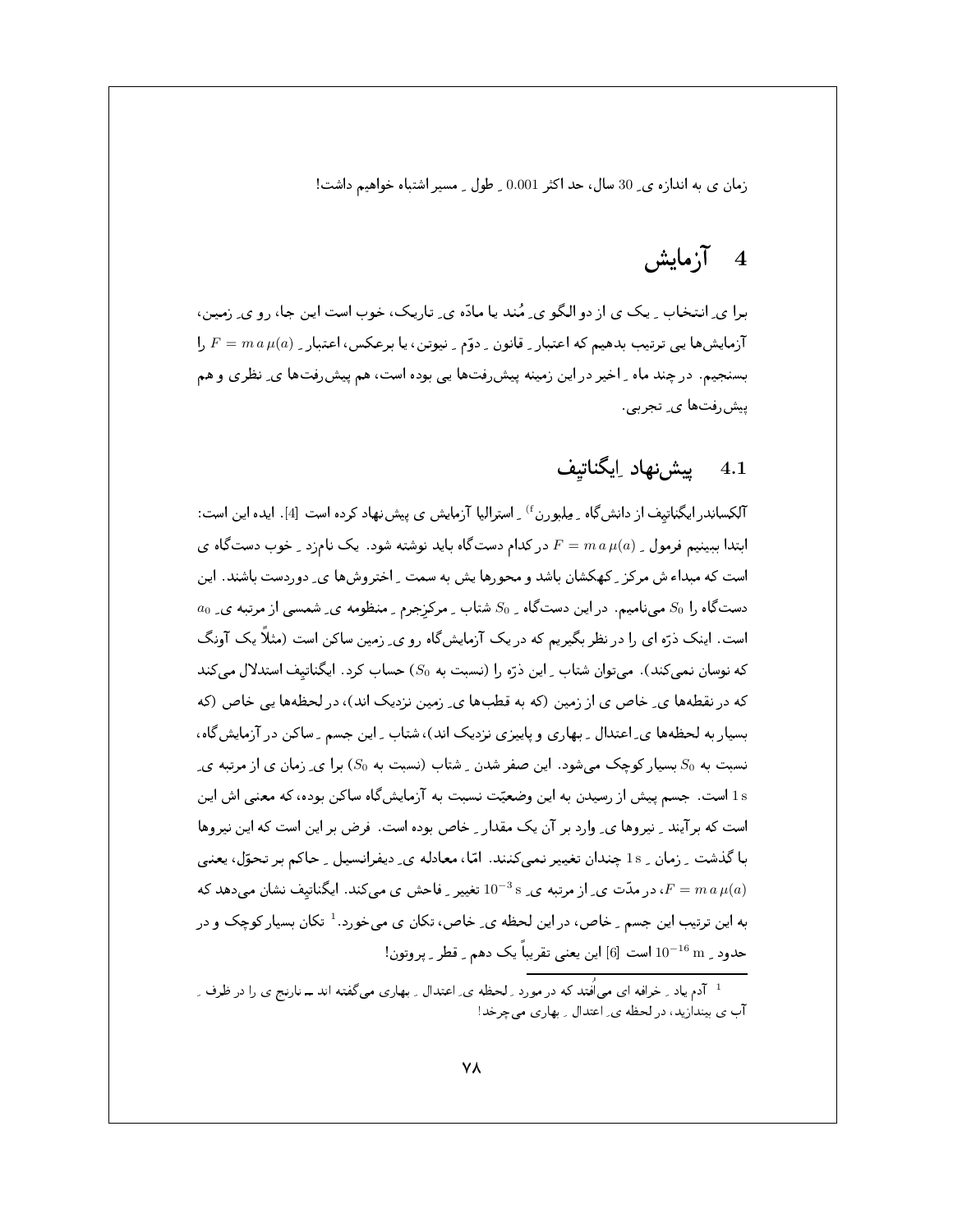مقاله ی ِ ایگناتیف هنوز در حد ِ یک پیش;بهاد است (پیش;بهاد ی که شاید اصولاً به لحاظ ِ عملی ناممکن باشد). امّا گروه ی از پژوهشگران آزمایش ِ دیگر ی طرح و اجرا کرده اند که آن هم اعتبار ِ دینامیک ِ نیوتنی را می آزماید.

#### آزمایش یا ترازو ی پیچشی  $4.2$

چند پژوهش گر با استفاده از ترازو ی پیچشی ای که در دانش گاه <sub>به</sub> واشینگتن <sup>8)</sup> هست، آزمایش ی ترتیب داده اند [7]. آزمایش این است: میله ای صُلب با سیم ی از جنس ِ تنگستن، به قطر <sub>-</sub> 20 µm و طول <sub>-</sub> 1.07 m در خلاً (P ~ 10<sup>-5</sup> Pa) آویزان است. ثابت <sub>-</sub> پیچشی ی  $T = 795\,\text{s}$  فنر (سیم ِ تنگستنبی)  $\kappa = 2.36\times10^{-9}\,\text{N}\,\text{m}/\text{Rad}$  (میم ِ تنگستنبی  $A = 13 \,\mu\text{Rad/s}$  است ( $\omega = 7.90 \times 10^{-3} \,\text{Rad/s}$ ). این آونگ را با دامنهها یی در گستره ی A = 13 به نوسان در آورده اند. شعاع ـِ مؤثر ـِ ميان گين ـِ ميله، كه از توزيع ـِ جرم ـِ ميله به دست  $A=19\,\mu\mathrm{Rad}$  $A\,r_e\,\omega^2 = 2.7\times 10^{-11}\,\text{m/s}^2$  آورده اند  $r_e = 0.023\,\text{m}$ است. در این دامنه، بیش ترین شتاب ِ جسم است. پیش بینی ی ِ مُند این است که در این گستره، بس آمد با مقدار ی که دینامیک ِ نیوتنی پیش بینی می کند فرق دارد. این گروه، با تحلیل ِ دقیق ِ آزمایش نتیجه گرفته اند که دینامیک ِ نیوتنی و قانون ِ ِ هوک، تا شتابها یی به کوچکی ی  $\rm \,m/s^2 \,$   $\rm \,K\,10^{-14} \,m/s^2$  معتبر اند.

مرجعها

- 1. Claus Grupen, *Astroparticle Physics*, Springer, 2005, pp. 266-269.
- 2. Ken C. Freeman, "The Hunt for Dark Matter in Galaxies", Science, vol. 302  $(2003)$  no. 5652, pp. 1902-1903.
- 3. M. Milgrom, "A modification of the Newtonian dynamics as a possible alternative to the hidden mass hypothesis", The Astrophysical Journal, vol. 270 (1983), pp. 365-370, "A modification of the Newtonian dynamics: Implications for galaxies", The Astrophysical Journal, vol. 270 (1983), pp. 371-383,
- 4. A. Yu. Ignatiev, "Is Violation of Newton's Second Law Possible?", *Physical Review* Letters, vol. 98 (2007) 101101 (4 pages)